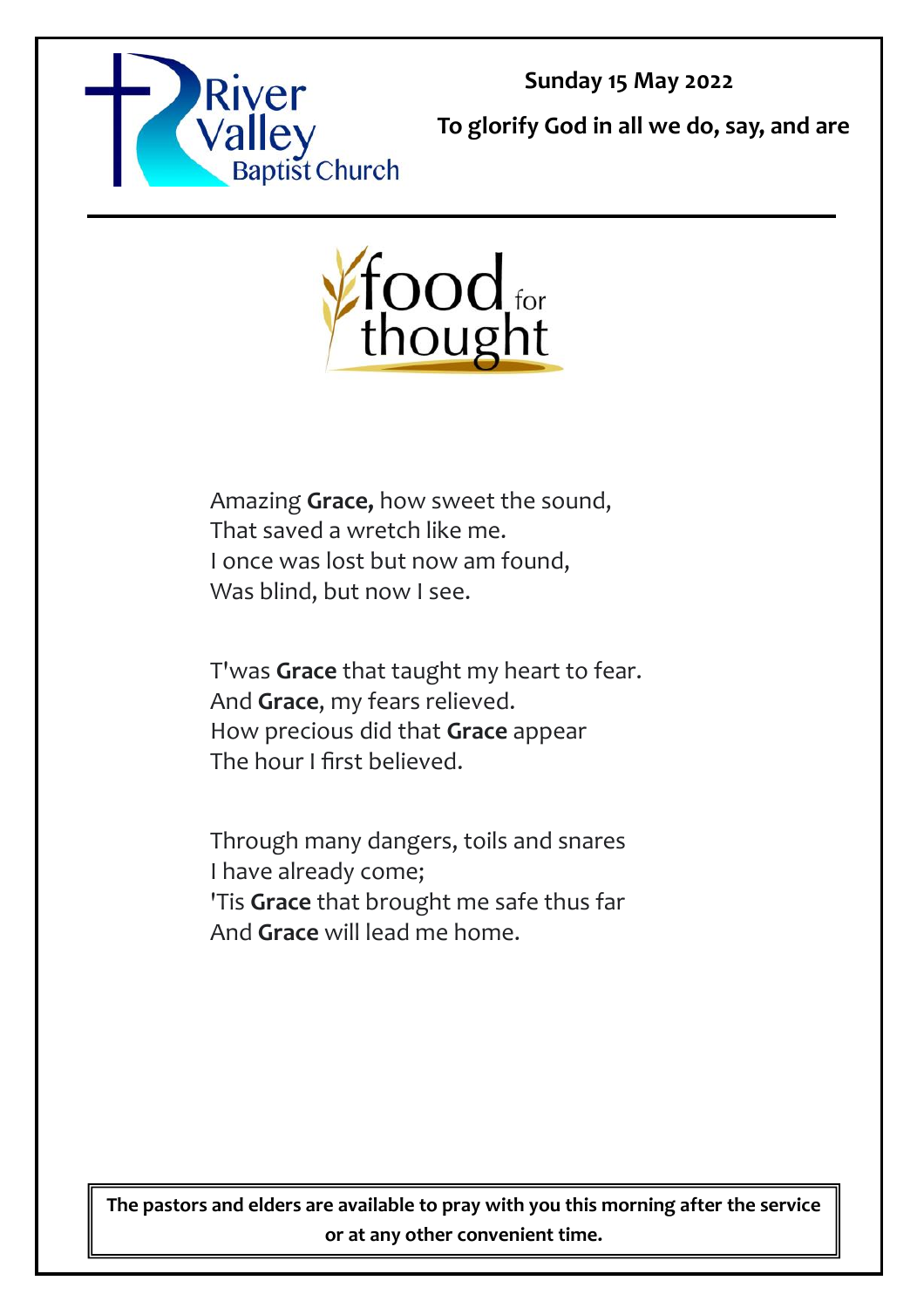| This week 16 - 22 May |                                                                             |  |
|-----------------------|-----------------------------------------------------------------------------|--|
| Monday 16             | Coffee Connections: 9.30 - noon                                             |  |
| Tuesday 17            | mainly music: 9.30 am<br>Toy Library: 10 am - noon<br>Young Adults: 7.00 pm |  |
| <b>Wednesday 18</b>   | Godsown Room booked: 10.30 am - 12.30 pm<br>Church Prayer Meeting: 7 pm     |  |
| Thursday 19           | Bible Study: 10 am                                                          |  |
| Sunday 22             | Prayer Meeting: 9.30 am in the creche                                       |  |

## **Coming Events**

**18 May** Church Prayer Meeting **29 May** AGM **1 June** Elders' Meeting **8 June** Deacons' Meeting

## **Rosters for Next Sunday**

*You will need to wear a mask the whole time you are at church except when eating and drinking. This is a government requirement for all volunteers. Masks are available if you forget to bring one.*

| Leading:            | <b>Pauline Norrish</b>                 |  |
|---------------------|----------------------------------------|--|
| Door:               | Vivian Cox                             |  |
| Computer:           | Peter Edlington                        |  |
| <b>Morning Tea:</b> | Lindy McDermott & Jennifer Livingstone |  |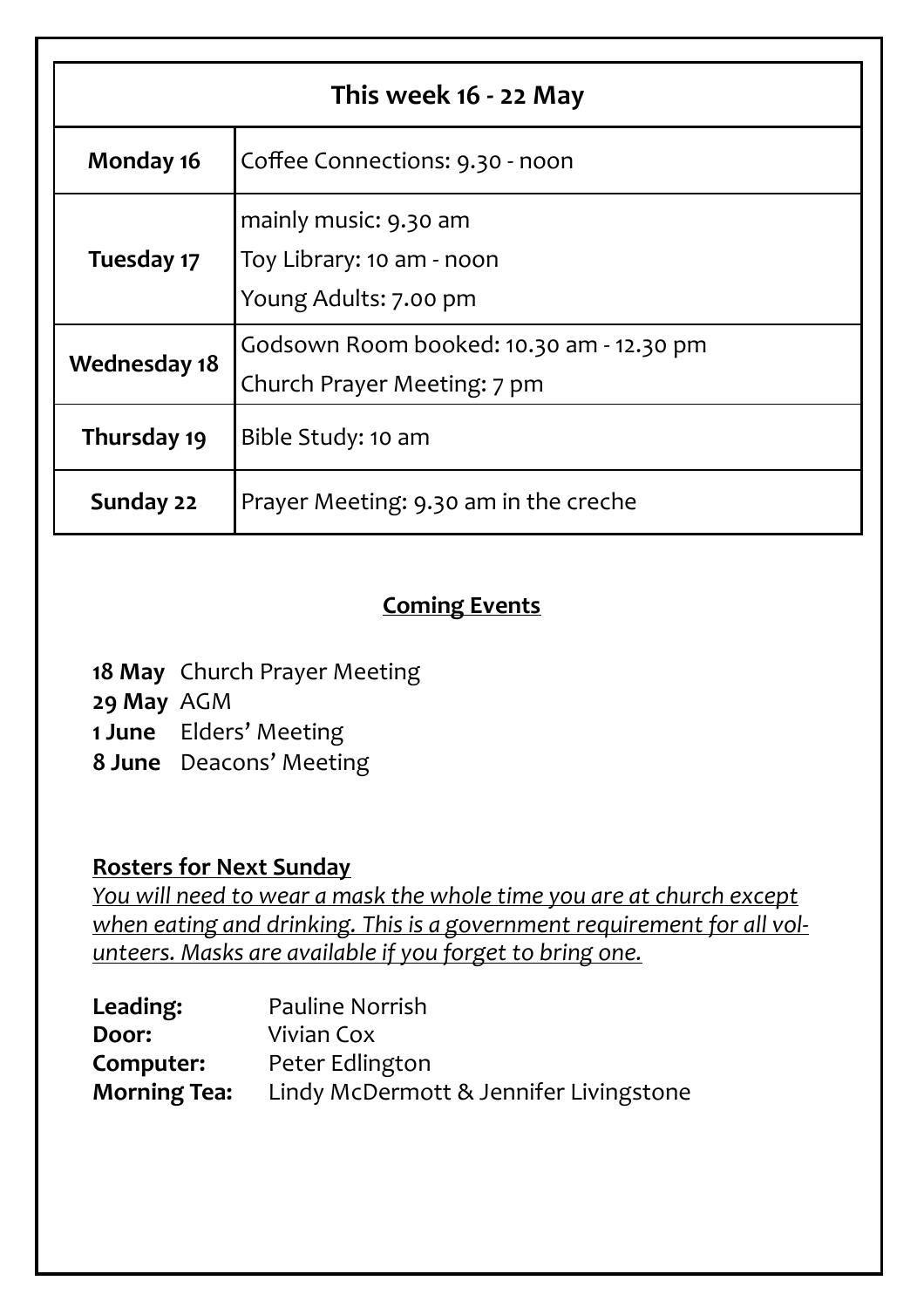# **AGM / Nominations**

The AGM is on 29 May after church.

Nominations:

Elders: Mireille Birt Deacons: Peter Edlington

Mark Norrish Pauline Norrish Averil Osborne Jim Osborne Mike Rickson

Proxy voting will be available from tomorrow.

## **Admin Role**

With Shirley stepping down as a deacon, we need a new admin person. We are looking for a volunteer with good computer skills (Microsoft Office), good people skills and a willingness to work four hours a week (sometimes less, sometimes more). You would be responsible for the following:

- Contact booklet
- Rosters
- Sending out reminders
- Statistics for the Baptist Union
- Sort out members meetings (agendas, notification of meetings, voting papers, proxy voting, asking for nominations, and meeting minutes) in liaison with leadership
- Agenda & minutes of deacon's meetings (monthly with lots of laughs)
- Website management (the platform (Wix) is incredibly user friendly)
- Incoming emails: re-direct or reply (or trash)
- Newsletter
- Distribute police vetting forms in conjunction with Kenny.

If you are interested or want to know more, please see Kenny or Sarah

## **Finances**

Pauline Norrish is our new treasurer. All queries and reimbursements go to her. The email address to use is treasurer@rivervalleybaptist.org. We are very grateful that Pauline has offered to fill this role.